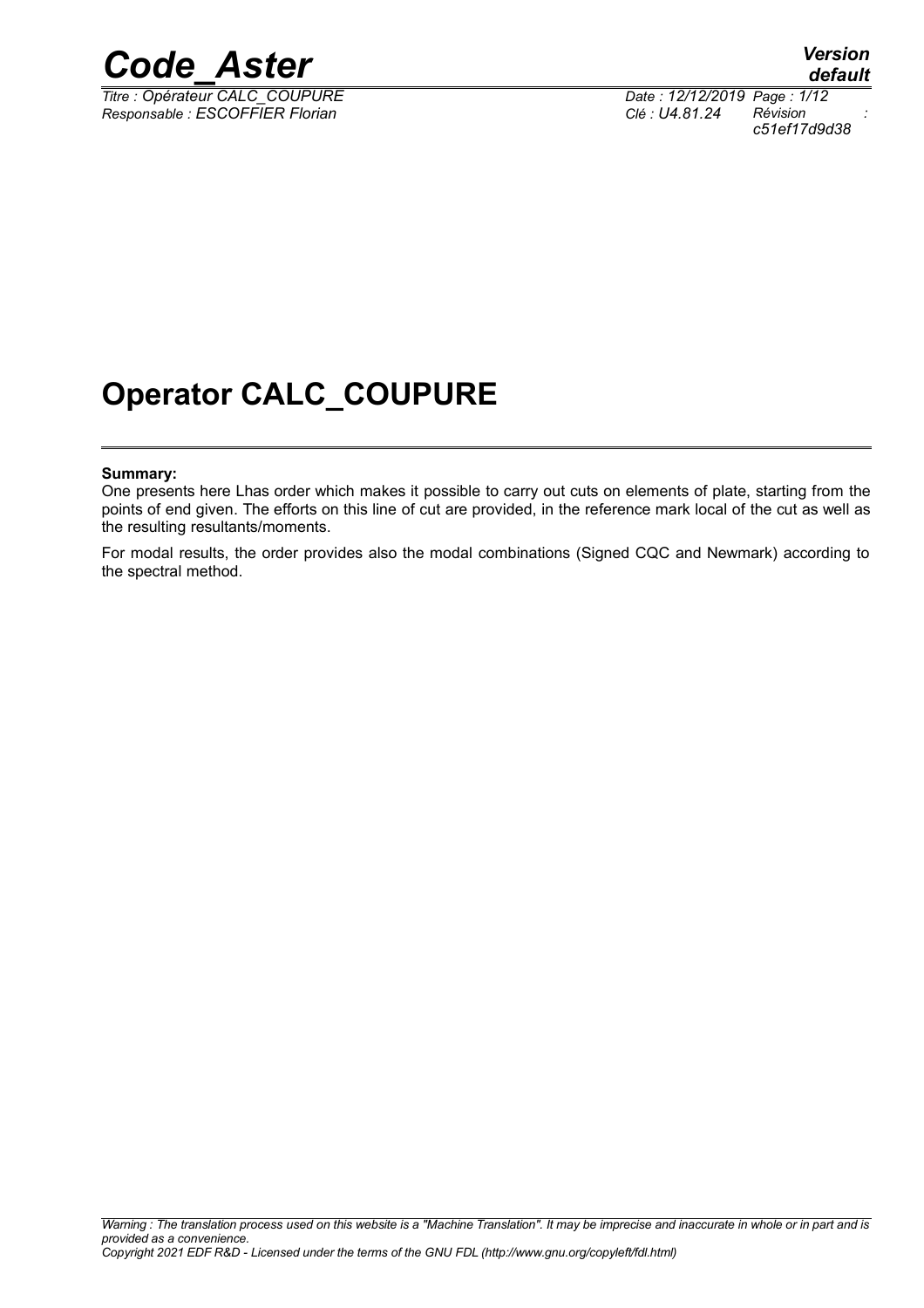# **Code Aster**

Titre : Opérateur CALC\_COUPURE<br>Responsable : ESCOFFIER Florian

Date: 12/12/2019 Page: 2/12 Clé : U4.81.24 Révision c51ef17d9d38

### **Contents**

| 6.3Operands                                                           |
|-----------------------------------------------------------------------|
| TOUT_ORDRE/NUME_ORDRE/NUME_MODE/LIST_ORDRE/INST/LIST_INST/FREQ/LIST_F |
|                                                                       |
|                                                                       |
|                                                                       |
| 6.5.1OperandS                                                         |
| ENTITLE/NB_POINTS/COOR_ORIG/COOR_EXTR/GROUP_MA/DISTANCE_MAX/DIST      |
|                                                                       |
|                                                                       |
|                                                                       |
|                                                                       |
|                                                                       |
|                                                                       |
|                                                                       |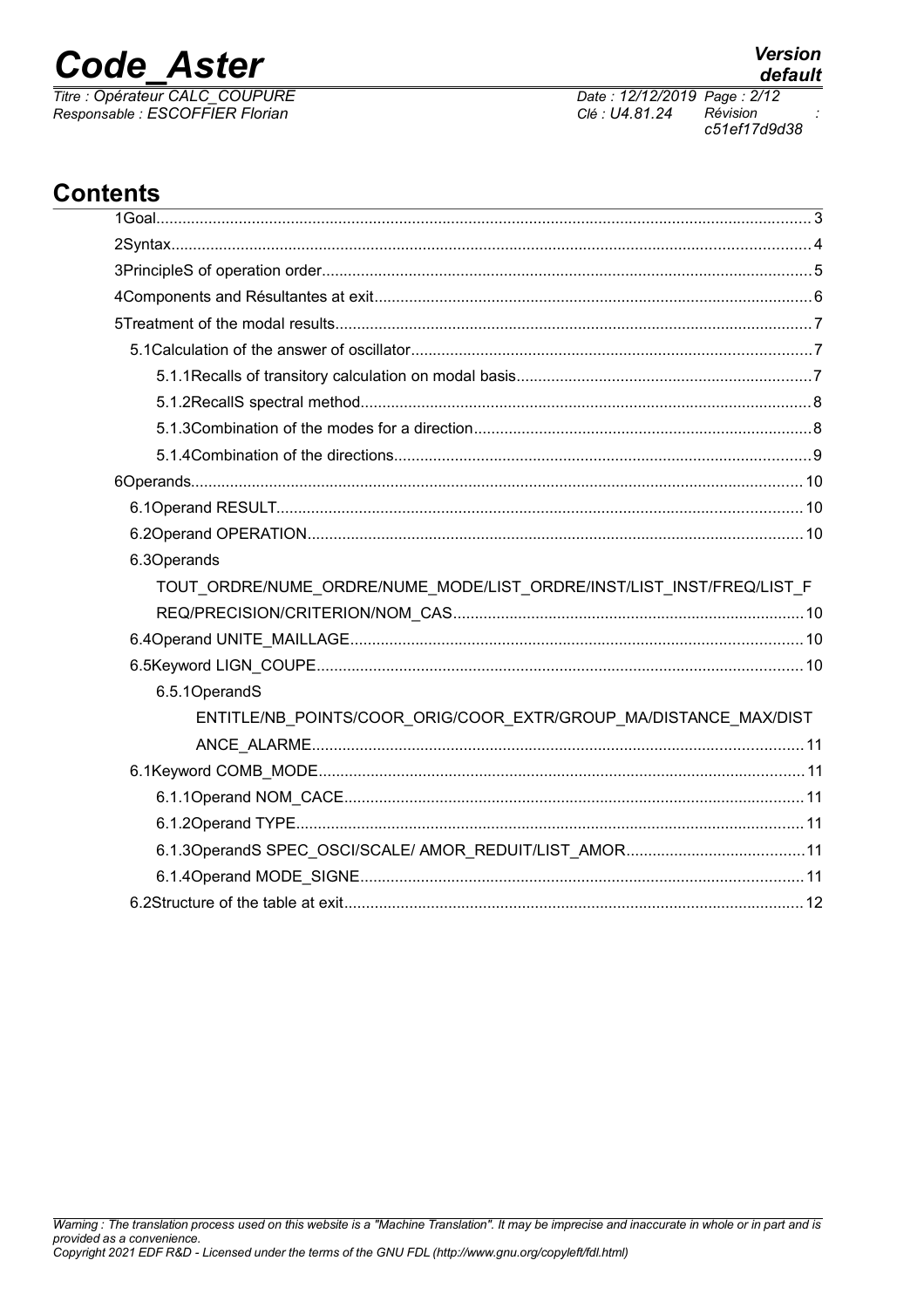*Titre : Opérateur CALC\_COUPURE Date : 12/12/2019 Page : 3/12 Responsable : ESCOFFIER Florian Clé : U4.81.24 Révision :*

*c51ef17d9d38*

### **1 Goal**

The goal of the comman D E is to realize a rectilinear cut on an element of structure 2D of the type plates (DKT or DST). The furnished information with the user are, according to the selected option:

- the efforts généralis és on the line of cut according to the curvilinear X-coordinate
- resultants or moments resulting from the efforts generalized S on line of cut.

In all the cases, the results provided (efforts or resultants) are calculated in the local reference mark defined by the cut itself. The types of efforts considered are of type EFGE\_NOEU (efforts generalized with the nodes).

If as starter a result of the type is provided  $_{\text{mode}}$   $_{\text{meca}}$ , the order can providedR at exit also modal combinations of the efforts according to the spectral method.

The exit of the order is a table.

For more information on the spectral method to also refer to the documents [U4.84.01] and [R4.05.03]).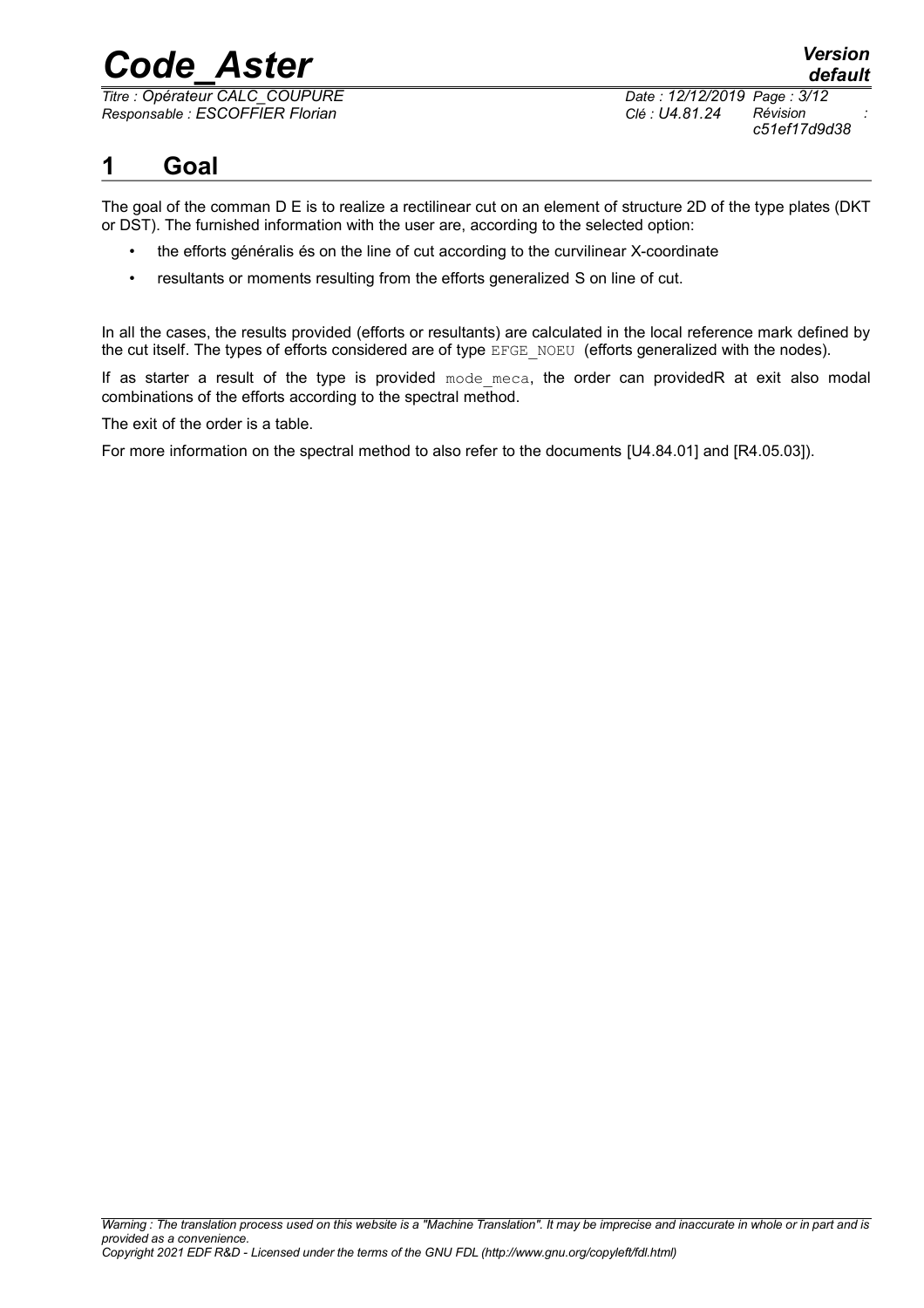*Titre : Opérateur CALC\_COUPURE Date : 12/12/2019 Page : 4/12 Responsable : ESCOFFIER Florian Clé : U4.81.24 Révision :*

## **2 Syntax**<br> **Example 1 = CALC 6**

 $=$  CALC COUPURE (

*c51ef17d9d38*

|   | $\sim$ 110 $\sim$ 0001010                                                    |                     |                                                 |
|---|------------------------------------------------------------------------------|---------------------|-------------------------------------------------|
|   | RESULT                                                                       | = resu              | [evol elas, evol noli,<br>mult elas, mode meca] |
| ♦ | UNITE MAILLAGE $=$ /25,                                                      |                     | [DEFECT]                                        |
|   |                                                                              | / links             | $[1]$                                           |
| ٠ | OPTION                                                                       | $=$ / 'EXTRACTION', |                                                 |
|   |                                                                              | /'RESULTING',       |                                                 |
| ♦ | / TOUT ORDRE = $'YES'$ ,                                                     |                     | [DEFECT]                                        |
|   | / NUME ORDRE = lordre,                                                       |                     | $[1 1]$                                         |
|   | / LIST ORDRE = lordre                                                        |                     | [listis]                                        |
|   | / NUME MODE = 1 mode                                                         |                     | $[1_1]$                                         |
|   | / LIST MODE = 1 mode                                                         |                     | [listis]                                        |
|   | / INST = linst,                                                              |                     | [1 R]                                           |
|   | / LIST INST = lreel,                                                         |                     | [liststr8]                                      |
|   | / FREQ = Lfreq,                                                              |                     | $[1 R]$                                         |
|   | / LIST FREQ = Lreality                                                       |                     | [liststr8]                                      |
|   | / NOM CAS = nomcas                                                           |                     | [K24]                                           |
|   | If LIST_FREQ {                                                               |                     |                                                 |
|   | $\Diamond$ PRECISION = / 1.D-3                                               |                     | [DEFECT]                                        |
|   |                                                                              | / prec              | [R]                                             |
|   | $\Diamond$ CRITERION                                                         | $=$ / $'$ RELATIVE' | [DEFECT]                                        |
|   |                                                                              | / 'ABSOLUTE'        |                                                 |
|   | $\}$                                                                         |                     |                                                 |
|   | LIGN COUPE = $F$ (                                                           |                     |                                                 |
|   | $\bullet$ ENTITLE = txt,                                                     |                     | [KN]                                            |
|   | $\bullet$ NB POINTS = nbpt,                                                  |                     | $[1]$                                           |
|   | ◆ COOR ORIG = $(x1, y1, [z1])$ ,                                             |                     | $[1_R]$                                         |
|   | ◆ COOR EXTR = $(x2, y2, [z2])$ ,                                             |                     | $[1_R]$                                         |
|   | $\bullet$ GROUP MA = gma,                                                    |                     | [group ma]                                      |
|   | $\lozenge$ DISTANCE MAX = distmax,                                           |                     | [R]                                             |
|   | $\Diamond$ DISTANCE ALARME = distala,                                        |                     | [R]                                             |
|   | $\,$ ,                                                                       |                     |                                                 |
|   | $\Diamond$ COMB MODE = F (                                                   |                     |                                                 |
|   | $\bullet$ NOM CACE = txt,                                                    |                     | KN                                              |
|   | SPEC OSCI= (spe1, spe2, spe3)<br>$\Diamond$ SCALE = (ech 1, ech 2, ech 3)    |                     | [1 fonction]                                    |
|   | $\blacklozenge$ MODE SIGNE = $(\text{num } 1, \text{num } 2, \text{num } 3)$ |                     | [1 R]<br>$[1 1]$                                |
|   | $\blacklozenge$ TYPE = $\lnot$ CQC SIGNE'                                    |                     | [DEFECT]                                        |
|   | $\bullet$ / AMOR REDUIT = amor                                               |                     | [1 R]                                           |
|   | / LIST AMOR = lamor                                                          |                     | [liststr8]                                      |
|   |                                                                              | $)$ ,               |                                                 |
|   |                                                                              |                     |                                                 |

*Warning : The translation process used on this website is a "Machine Translation". It may be imprecise and inaccurate in whole or in part and is provided as a convenience. Copyright 2021 EDF R&D - Licensed under the terms of the GNU FDL (http://www.gnu.org/copyleft/fdl.html)*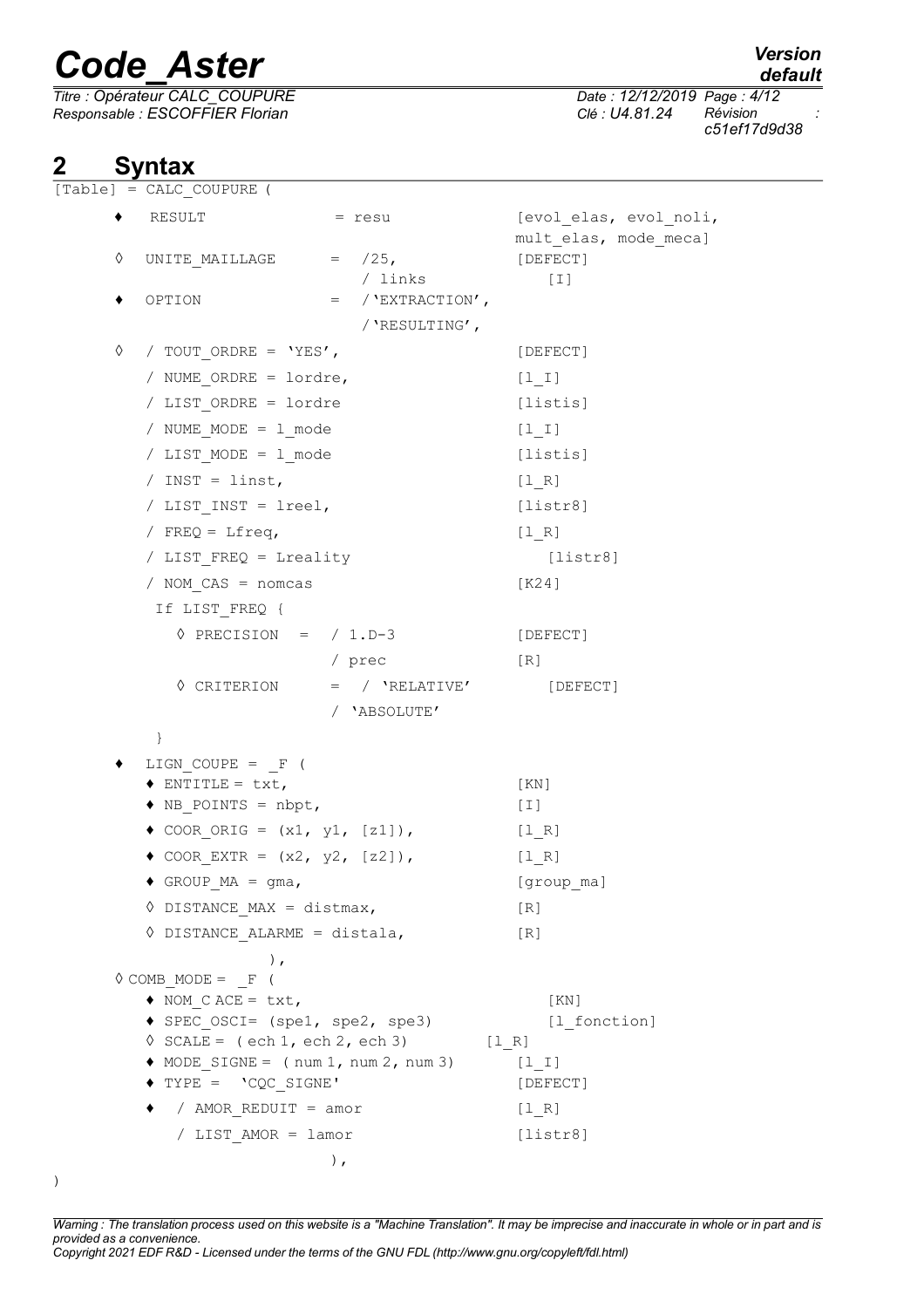*Titre : Opérateur CALC\_COUPURE Date : 12/12/2019 Page : 5/12 Responsable : ESCOFFIER Florian Clé : U4.81.24 Révision :*

*c51ef17d9d38*

### **3 PrincipleS of operation order**

The order takes as starter two points A and B defining the rectilinear cut desired on the plate.



**Figure 3-a: Plate with cut AB and local reference mark.**

The following operations are carried out:

- <span id="page-4-0"></span>1) Calculation of the local reference mark of the cut ( [Figure 3-a](#page-4-0) ) : Calculation of the local reference mark of the cut ( Figure 3<br>
• local direction  $x_l$  corresponds to the direction  $\overrightarrow{AB}$ 
	-
	- local direction *z<sup>l</sup>* the normal corresponds to the plate (outgoing of paper in [Figure 3-a](#page-4-0) )
	- local direction  $y_l$  is to form an orthogonal reference mark
	- the origin of the reference mark is in the plan of the plate in the medium between the points A and B
- 2) The field is calculated  $EFE$   $NOEU$  (if it already do not exist in concept result as starter of the order) in the local reference mark  $x_i, y_i, z_i$ .
- 3) One project the field on the line of cut AB and one recovers the field. If asked by the user, one calculates also resulting efforts and moments on the line of cut.
- <span id="page-4-1"></span>4) The preceding operations are carried out for each result or static or modal case as starter. If the result is of modal type, the following operations are considered:
	- a) Calculation of the modal contribution of the component or the resultant
	- b) If the modal combination is requiredE :
		- i. Combination of the modes to have the maximum answer most probable by direction (Signed CQC)
		- ii. Directional combination of the answersS to have the total maximum answer most probable (Newmark).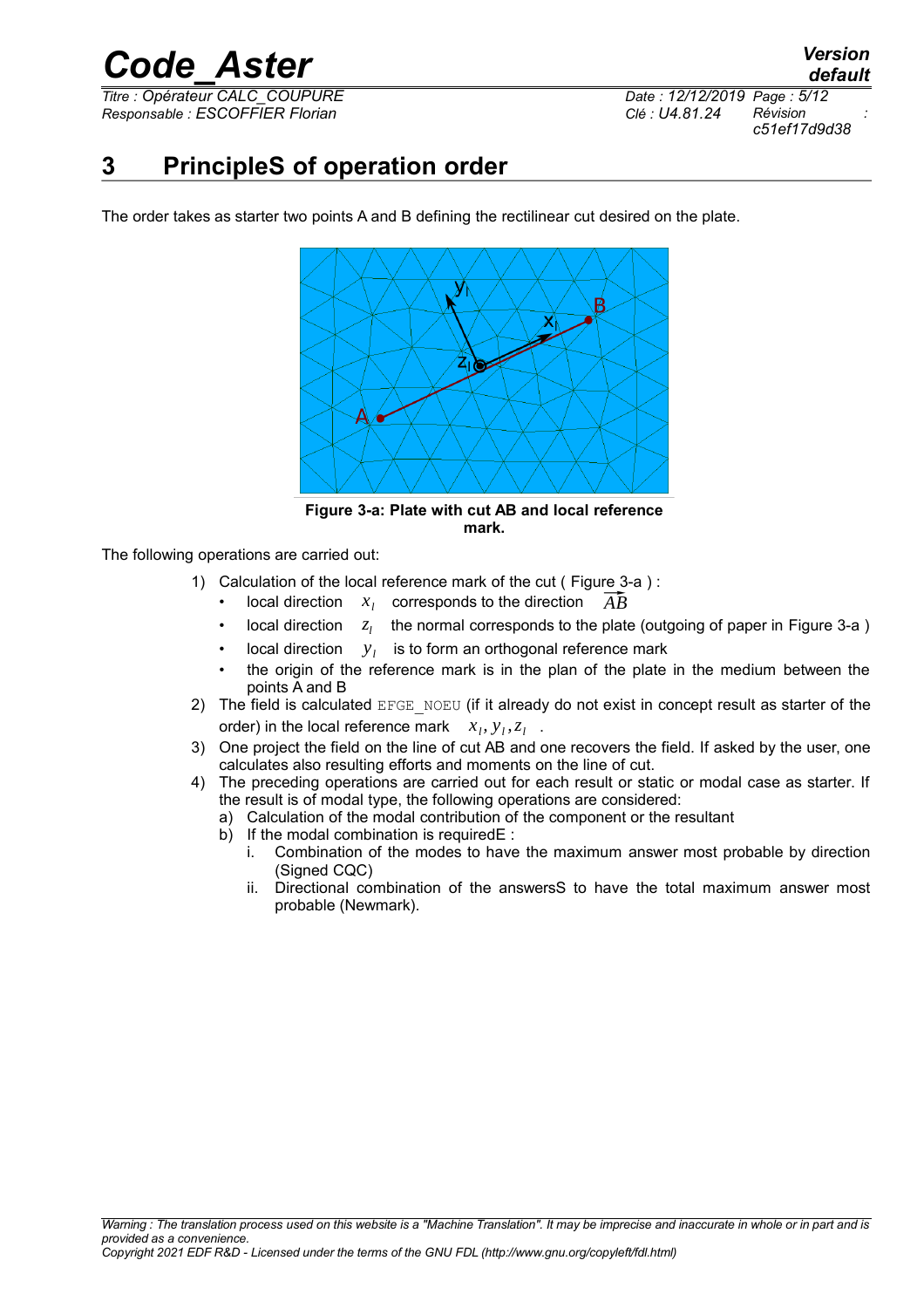*Titre : Opérateur CALC\_COUPURE Date : 12/12/2019 Page : 6/12 Responsable : ESCOFFIER Florian Clé : U4.81.24 Révision :*

*c51ef17d9d38*

*default*

### <span id="page-5-0"></span>**4 Components and Résultantes at exit**

The components of the generalized efforts of hull are provided in the local reference mark of the cut  $x_i, y_i, z_i$  like defined in the Figure [6.5-a](#page-9-0) :

- *NXX* , *NYY* : tractive efforts
- **NXY** : membrane shearing force
- *QX* , *QY* : effortS of shearing out-plan
- *MXX* , *MYY* : moments out-plan
- *MXY* : torsion

Following resultants soundT thatlculées if asked. One chooses by preoccupation with a simplicity the names which one would have if the cut were the cross-section of a cut:

> • Normal effort  $N = \int\limits_{B}^{B}$ *A NYY dx*

• Membrane shearing OU shearing in the plan  $\quad$   $V_{PL} = \int\limits_{0}^{B}$ *A*  $N_{XY}$ *dx* 

• Shearing out-plan  $\left|V\right|_{H^p} = \int\limits^B$ *A*  $Q_Y$ *dx* 

• Moment in the plan 
$$
M_{PL} = \int_{A}^{B} N_{YY} \cdot x \, dx
$$

• Moment outplan 
$$
M_{HP} = \int_{A}^{B} M_{YY} dx
$$

*R* **emarque** *:* the efforts are calculated to leave D U nodal field of the generalized efforts  $EFGE<sub>NOTE</sub>$ . This *assumption de facto excludes the use of the order to the neighbor has Ge of zone of discontinuity of the efforts, as for a change of material or thickness.*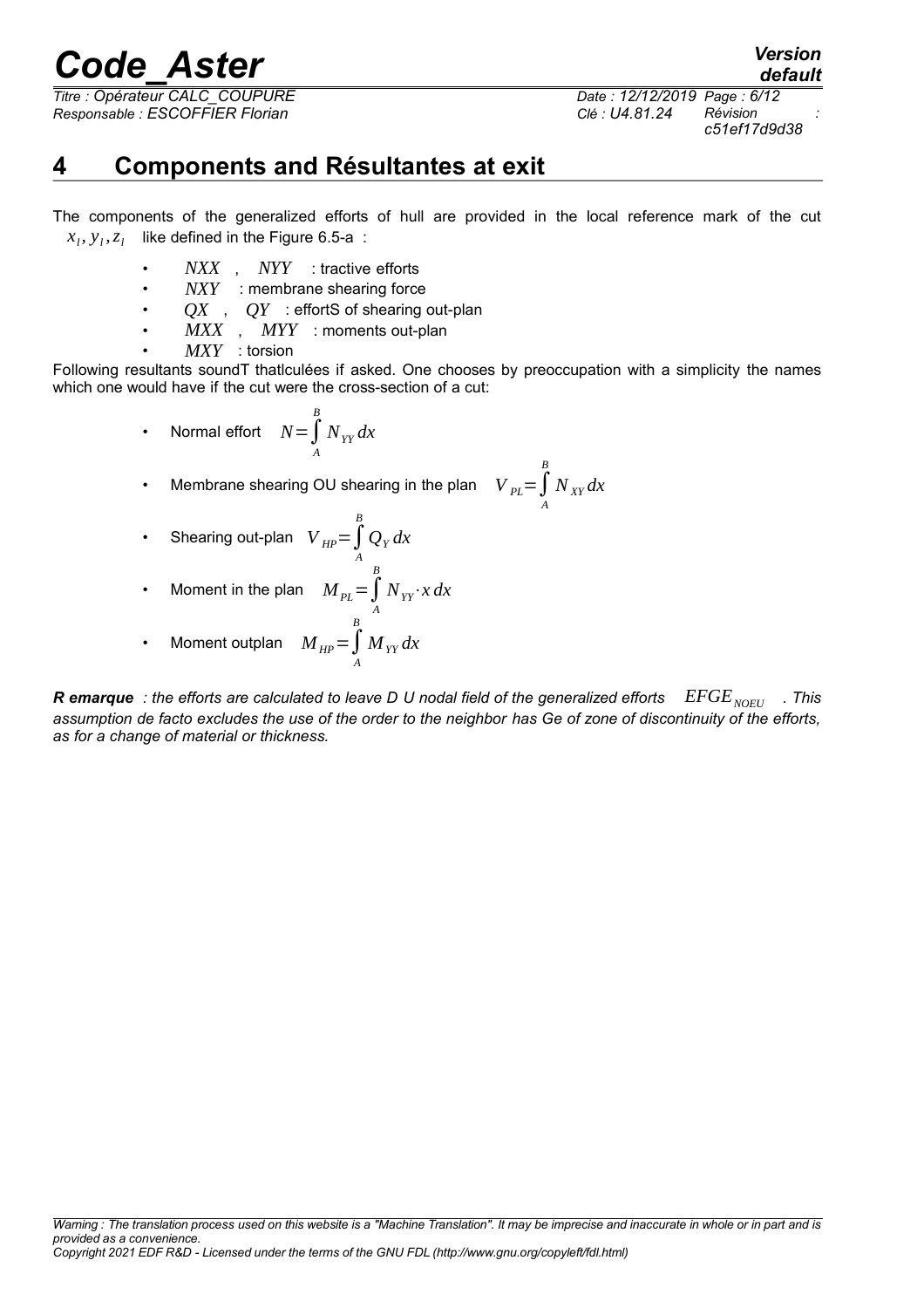*Titre : Opérateur CALC\_COUPURE Date : 12/12/2019 Page : 7/12 Responsable : ESCOFFIER Florian Clé : U4.81.24 Révision :*

*c51ef17d9d38*

### **5 Treatment of the modal results**

In this case, the order takes as starter dynamic modes structure (concept  $\text{mode}$   $\text{meca}$ ). The operations carried out are the following ones:

- <span id="page-6-3"></span>1) Extraction of the efforts or calculation of resultants mode by mode (like).
- <span id="page-6-2"></span>2) Calcul Dbe answers mode by mode to be left modes and spectra
- 3) If asked, combination of the modal answers by signed method CQC: that provides the probable maximum answer for each direction of earthquake *X* , *Y* , *Z* (in the total system).
- <span id="page-6-1"></span>4) If asked, combination Dbe answers direction by direction (Newmark)
- The operation [1](#page-6-3) ) is realized as described in the section [4,](#page-5-0) and that mode by mode.

operations [2-](#page-6-2)[4](#page-6-1) are detailedS in the continuation.

Spectra in mono-support are considered: the supports see all same imposed displacement.

### **5.1 Calculation of the answer of oscillator 5.1.1 Recalls of transitory calculation on modal basis**

Lhas studied structure is represented by its spectrum of low frequency real clean modes  $\phi$  in embedded base, solution of <sup>2</sup>) $\phi$  = 0  $\theta$ .

In the dynamic equation of the system one can introduce a new transformation  $x = \phi q$ , the system S' written then, by using the matrix of modal factors of participation *P* :

$$
\ddot{q} + \frac{\phi^T C \phi}{\phi^T M \phi} \dot{q} + \omega^2 q = -\frac{\phi^T M O}{\phi^T M \phi} \ddot{s} = -P \ddot{s}
$$
\n(1)

where  $\mathbf{O}$  are the modes of body rigid.

It is also supposed that pour of the industrial studies concerned with the seismic analysis by spectral method, one is limited to the case of damping proportional, known as of Rayleigh, for which one can diagonaliser the

term φ *T C*φ  $\frac{\Psi}{\Phi}$  = 2 ξ ω . Damping is then represented by a modal damping  $\sum_i$  possibly different for each  $\frac{\Psi}{\Phi}$  *M*  $\Phi$ 

clean mode.

With these assumptions, the system of equations [\(2\)](#page-6-0) is composed of independent equations, each one relative to a mode clean of pulsation  $\omega_i$ . Each equation describes the behavior ofa simple oscillator parameters  $\left[\omega_i,\xi_i\right]$ whose behavior is represented in mono-support by:

$$
\ddot{q}_i + 2\xi_i \omega_i \dot{q}_i + \omega^2 q_i = -p_i \ddot{s}
$$
 (2)

where  $\|\ddot{s}\|$  is acceleration of training and  $\|p_i\|$  the modal factor of participation of the mode  $\|i\|$  :

<span id="page-6-0"></span>
$$
p_i = \frac{\boldsymbol{\phi}_i^T \boldsymbol{M} \boldsymbol{O}}{\boldsymbol{\phi}_i^T \boldsymbol{M} \boldsymbol{\phi}_i} = \frac{\boldsymbol{\phi}_i^T \boldsymbol{M} \boldsymbol{O}}{\mu_i}
$$
(3)

where  $\|\mu_i\|$  is the generalized modal mass, which depends on the standardisation of the clean mode.

Supposons that it earthquake only acts in Dbe three directionS total reference mark *X ,Y ,Z* : if for example one takes it in the direction *X* , the vector *O* will have 1 for the degrees of freedom *DX* and

0 for the others. Always for example in the direction  $X$  one will have then: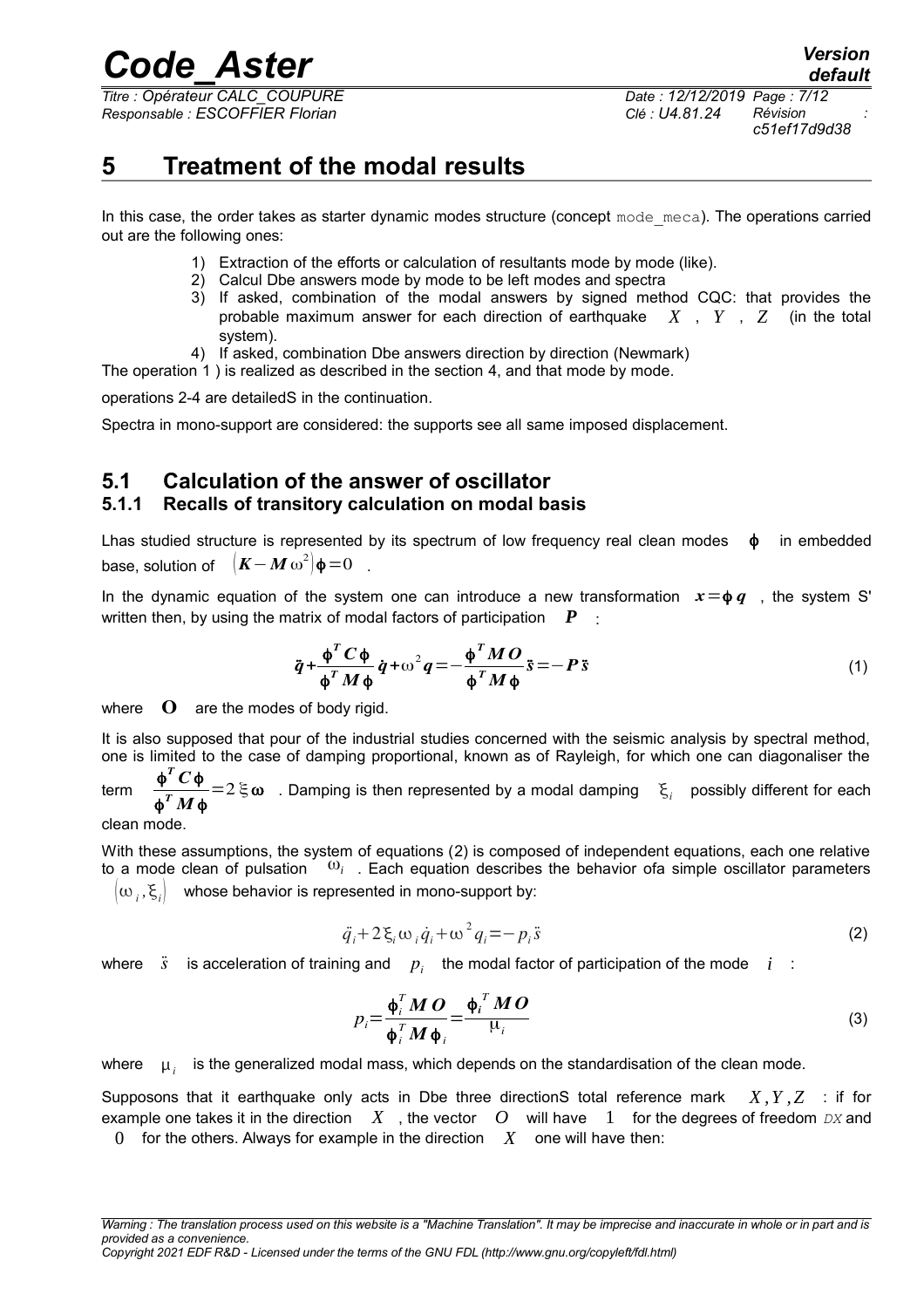*Titre : Opérateur CALC\_COUPURE Date : 12/12/2019 Page : 8/12 Responsable : ESCOFFIER Florian Clé : U4.81.24 Révision :*

*Code\_Aster Version default*

*c51ef17d9d38*

$$
p_{ix} = \frac{\boldsymbol{\phi}_i^T \boldsymbol{M} \boldsymbol{O}}{\boldsymbol{\phi}_i^T \boldsymbol{M} \boldsymbol{\phi}_i} = \frac{\boldsymbol{\phi}_i^T \boldsymbol{M} \boldsymbol{O}_X}{\mu_i}
$$
(4)

 $p_{ix}$  being called modal factor of participation in direction  $X$ . For more details on the transitory analysis on modal basis to see documentation R4.05.01.

#### **5.1.2 RecallS spectral method**

The maximum answer in relative displacement oscillator of parameters  $(\omega_i,\xi_i)$  for a direction  $X$  is given while reading on a spectrum of oscillator of absolute pseudo-acceleration  $SRO(\tilde{x_{_X}}(\xi_i,\omega_i))$ the value  $a_{ix}$  who corresponds to the cuts  $(\omega_i, \xi_i)$  and while dividing by  $\omega_i^2$ , from where:

$$
q_{iXmax} = p_{ix} \frac{SRO(\ddot{x}_X(\xi_i, \omega_i))}{\omega_i^2} = p_{ix} \frac{a_{ix}}{\omega_i^2}
$$
(5)

ON recalls that one posed  $x = \phi q$  thus  $x_i = q_i \phi_i$  if one consider only one mode. The contribution  $x_{iX_{max}}$  of this oscillator to the relative displacement of the structure for an earthquake in direction *X* depends on the factor on participation and Ldeformed modal  $\phi_i$  in physical space:

$$
\boldsymbol{x}_{iXmax} = \boldsymbol{\phi}_i \, \boldsymbol{q}_{iXmax} = \boldsymbol{\phi}_i \, \boldsymbol{p}_{iX} \frac{\boldsymbol{a}_{iX}}{\omega_i^2} \tag{6}
$$

Let us suppose to have  $\|r_i\|$ , a quantity (field or scalar variable) derivedE by a linear application of the modes

 $\pmb{\phi}_i$  , by example a component ofefforts on a node. The contribution  $r_{iXmax}$  Où  $R_{iX}$  of this oscillator to the answer of the structure for an earthquake is written also:

$$
R_{ix} = r_{ixmax} = r_i q_{ixmax} = r_i p_{ix} \frac{a_{ix}}{\omega_i^2}
$$
 (7)

In the case of the order  $\text{CALC\_COUPURE}$ , components  $r_i$  are:

- components the effort of hull *NXX* , *NYY* , *NXY* , etc on a point of the line of cut AB
- resultants/moments resulting on the line from cut AB, detailed in the section [4](#page-4-1)

For more details to see documentation R4.05.03.

#### **5.1.3 Combination of the modes for a direction**

First modal combination réaliséE product the probable maximum answer in the directions *X ,Y ,Z* for which one will have provided the spectra as starter of the order.

The method used is Combination Quadratic Complète signed (or CQC signed), in mono-support. Efforts  $R_{ix}$  (scalar component on a node or a resultant) thus combine in the following way to give the answer  $R_{mX}$  :

$$
R_{mx} = \frac{R_{kX}}{|R_{kX}|} \sqrt{\sum_j \sum_j \rho_{ij} R_{iX} R_{jX}}
$$
(8)

The sums are carried out onS *N* modes considered. One defines the coefficient of correlation between modes ρ*ij* :

*Warning : The translation process used on this website is a "Machine Translation". It may be imprecise and inaccurate in whole or in part and is provided as a convenience.*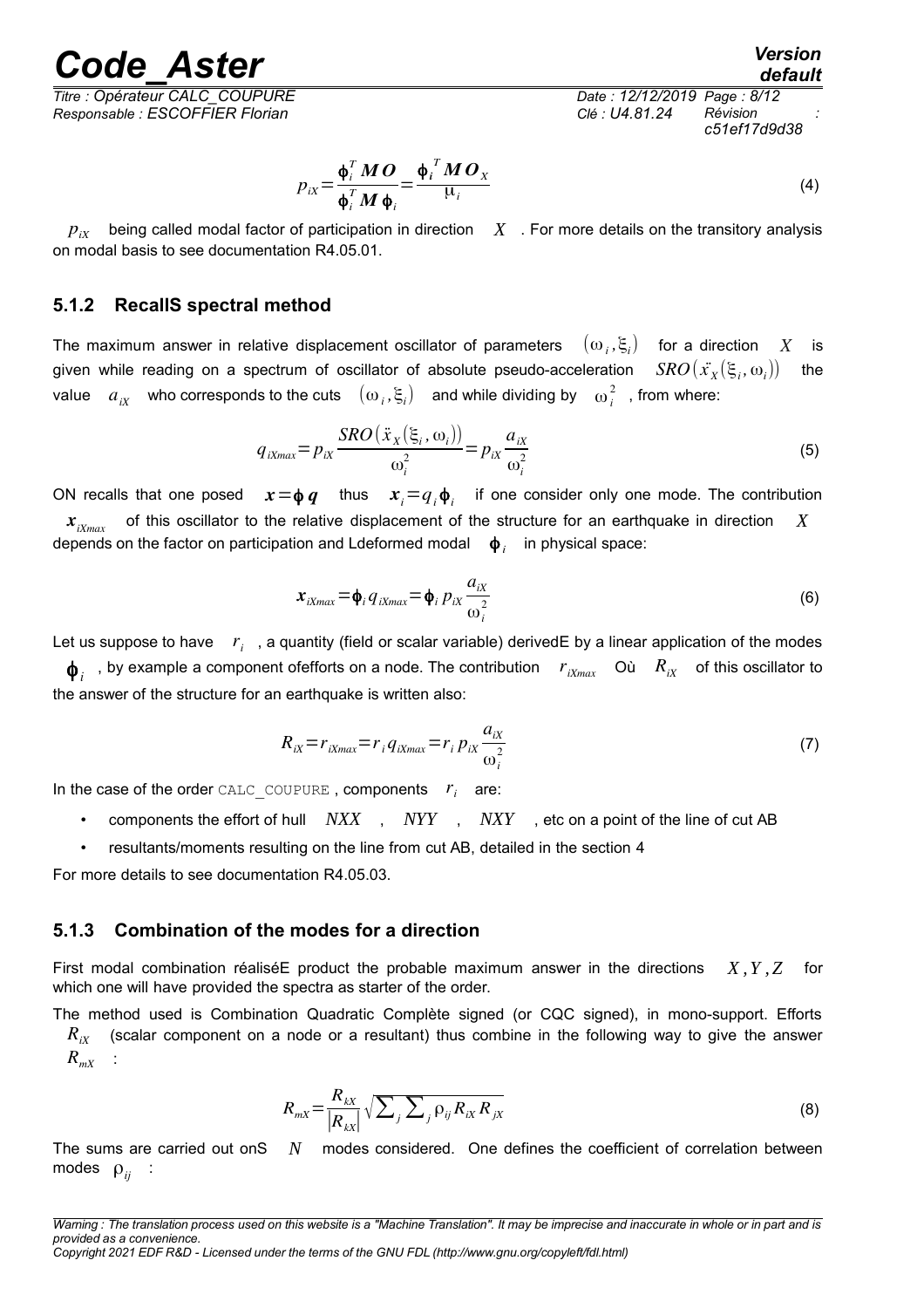*Titre : Opérateur CALC\_COUPURE Date : 12/12/2019 Page : 9/12 Responsable : ESCOFFIER Florian Clé : U4.81.24 Révision :*

*c51ef17d9d38*

*default*

$$
\rho_{ij} = \frac{8\sqrt{\xi_i \xi_j \omega_i \omega_j} (\xi_i \omega_i + \xi_j \omega_j) \omega_i \omega_j}{(\omega_i^2 - \omega_j^2)^2 + 4 \xi_i \xi_j \omega_i \omega_j (\omega_i^2 + \omega_j^2) + 4 (\xi_i^2 + \xi_j^2) \omega_i^2 \omega_j^2}
$$
\n(9)

or, by introducing the report of pulsation or frequencies between two modes  $η = ω_j/ω_i$ :

$$
\rho_{ij} = \frac{8 \eta \sqrt{\xi_i \xi_j \eta} (\xi_i + \xi_j \eta)}{(1 - \eta^2)^2 + 4 \eta \xi_i \xi_j (1 + \eta^2) + 4 \eta^2 (\xi_i^2 + \xi_j^2)}
$$
(10)

For more details voir R4.05.03 documentation.

### **5.1.4 Combination of the directions**

For each direction  $X, Y, Z$ , one chooses a principal direction and one calculate them eight values following. For example, for *X* :

$$
R_{l} = \pm R_{m} \pm 0.4 R_{m} \pm 0.4 R_{m} \tag{11}
$$

One changes then the role of the directions what leads, by circular shift, to 24 values and with:

$$
R_m = \max(R_l) \tag{12}
$$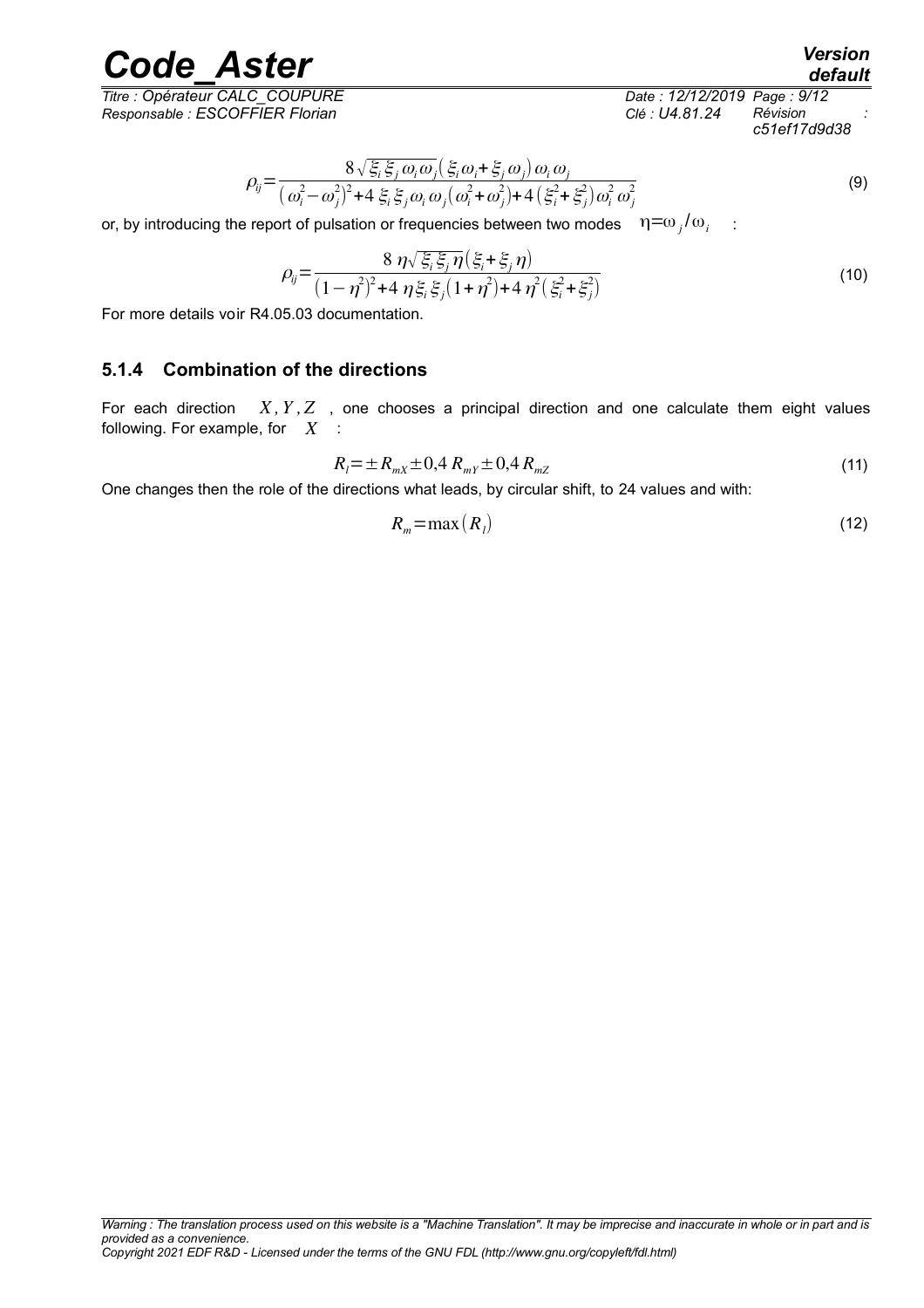*Responsable : ESCOFFIER Florian Clé : U4.81.24 Révision :*

*Titre : Opérateur CALC\_COUPURE Date : 12/12/2019 Page : 10/12 c51ef17d9d38*

*default*

### **6 Operands**

### **6.1 Operand RESULT**

 $\triangle$  RESULTAT = resu

Name of a concept result of the type [evol elas, evol noli, mult elas, mode meca].

### **6.2 Operand OPERATION**

Nature of the operation has to carry out:

- S I OPERATION= 'EXTRACTION' values of the field of efforts generalized to the node S EFGE\_NOEU are simply restored at exit, in the local reference mark of the cut.
- If OPERATION= 'RESULTANTE' one calculates resultant S and L be moment S on the line of cut.

The local reference mark is calculated automatically:

- axis  $X$  : direction of the line of cut
- axis *Z* : normal direction with the element hull
- axis *Y* : chosen for creates R an orthonormal base (thus in the plan of the element hull, normal with the line of cut)
- •

### **6.3 Operands**

**TOUT\_ORDRE/NUME\_ORDRE/NUME\_MODE/LIST\_ORDRE/INST/LIST\_I NST/FREQ/LIST\_FREQ/PRECISION/CRITERION/NOM\_CAS**

See documentation [U4.71.00]

### **6.4 Operand UNITE\_MAILLAGE**

Specify the logical number of unit in which is created the linear grid of each line of cut. See documentation [U4.81.13].

### **6.5 Keyword LIGN\_COUPE**

Keyword répétable allowing to define one or more lines of cut.

A line of cut is made up ofa straight line definedE by its two points ofends and a number of regular intervals Lhas cutting out.

<span id="page-9-0"></span>

**Figure 6.5-a: Line of cut AB on a plate and locates local.**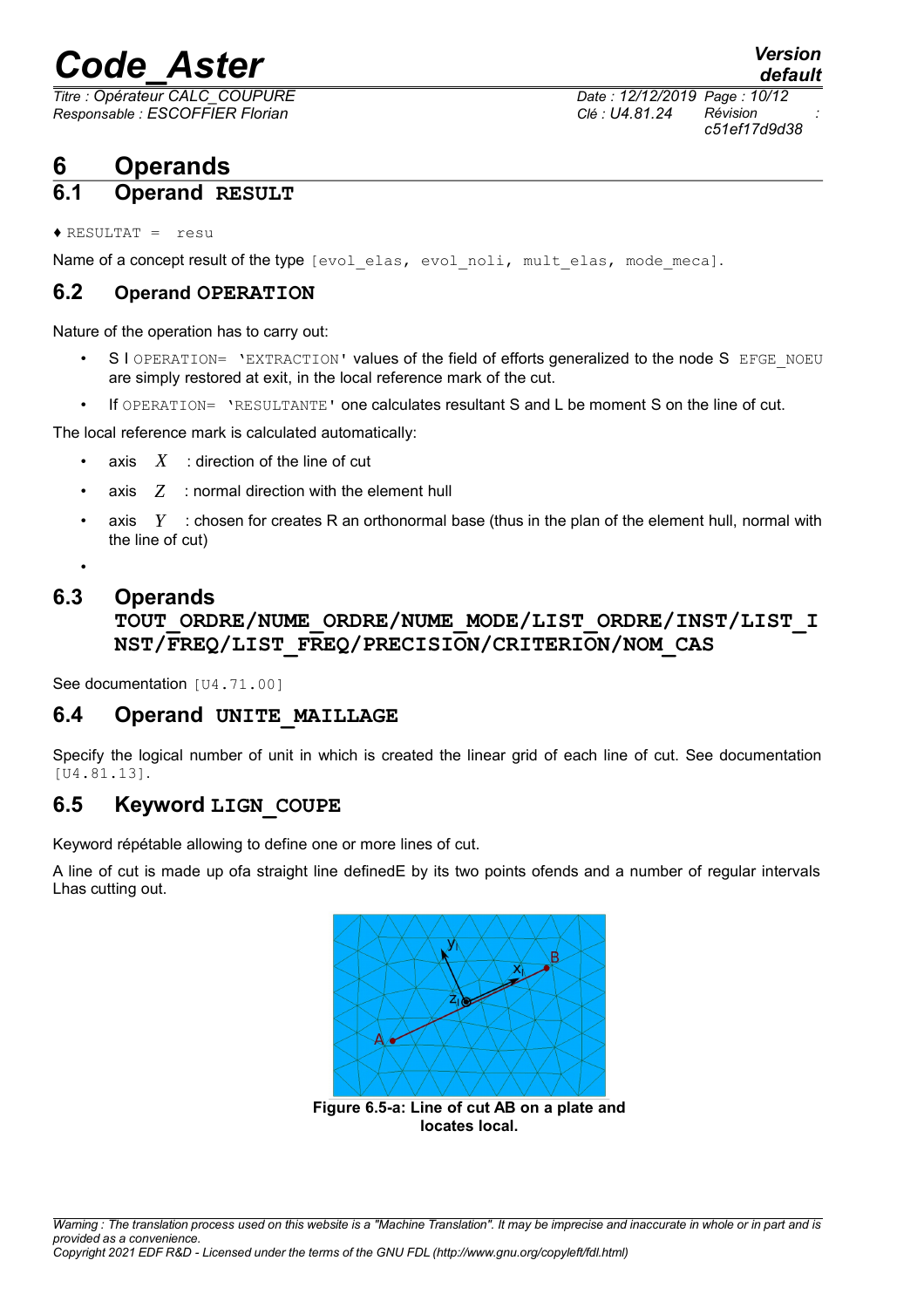*Titre : Opérateur CALC\_COUPURE Date : 12/12/2019 Page : 11/12 Responsable : ESCOFFIER Florian Clé : U4.81.24 Révision :*

### **6.5.1 OperandS**

**ENTITLE/NB\_POINTS/COOR\_ORIG/COOR\_EXTR/GROUP\_MA/DISTANCE\_MAX/DIS TANCE\_ALARME**

See documentation [U4.81.13]

### **6.1 Keyword COMB\_MODE**

One provides under this keyword the entries necessary for spectral calculation and the combination of the modes.

### **6.1.1 Operand NOM\_CACE**

Label to assign to the combination in the table at exit.

### **6.1.2 Operand TYPE**

Allows to define the type of combination, currently signed method CQC is available.

### **6.1.3 OperandS SPEC\_OSCI/SCALE/ AMOR\_REDUIT/LIST\_AMOR**

See documentation [U4.81.01]

### **6.1.4 Operand MODE\_SIGNE**

Sequence number of a mode (typically principal mode of the structure in the direction) for each direction, used to allot the sign to the efforts (signed method CQC).